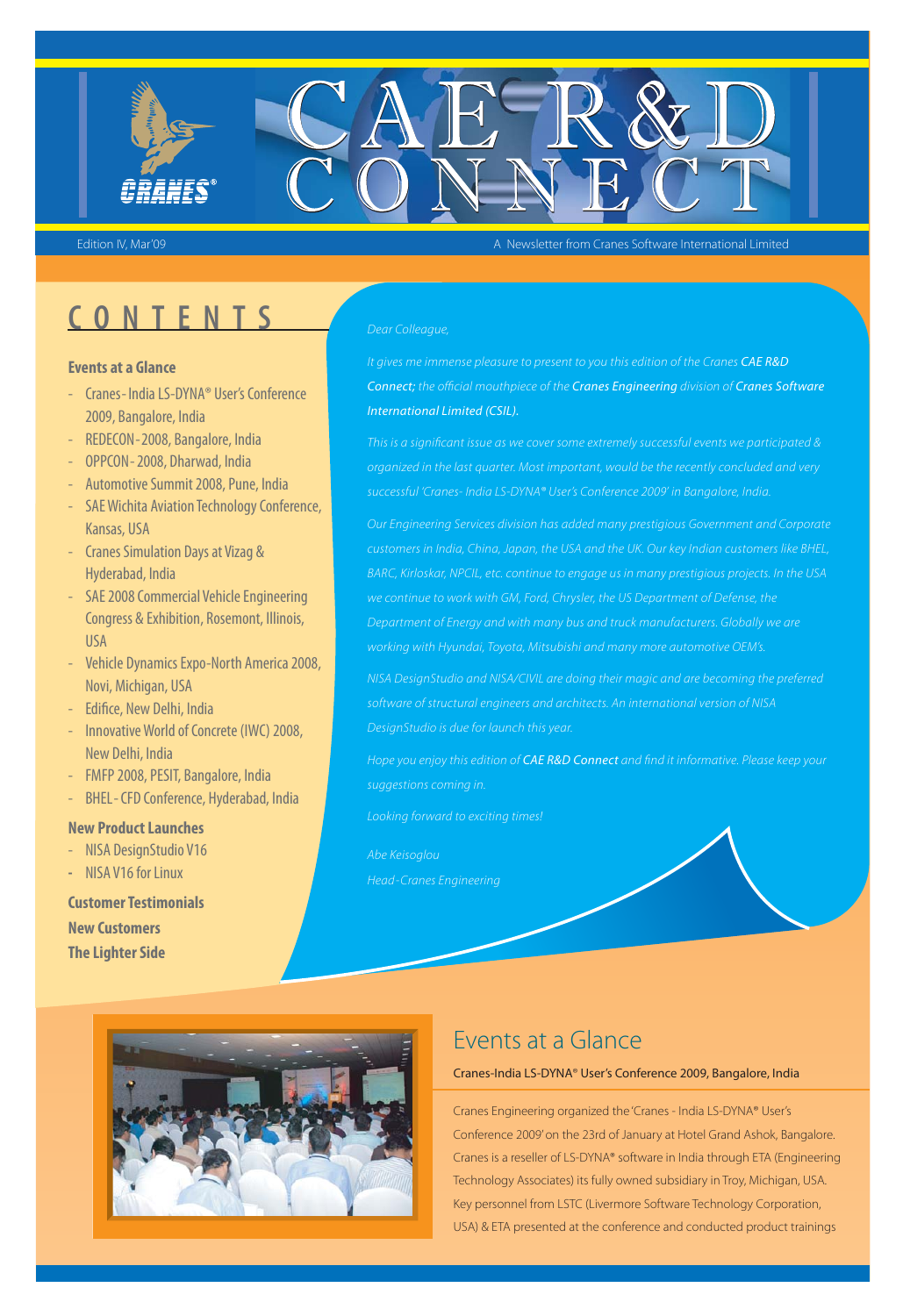before & after the conference on the 22nd and 24th of January. The conference had senior speakers from reputed organizations like Mahindra & Mahindra, GE, Wipro, Infotech Enterprises, KG Herotech, Intel, NAFEMS and IISc. Intel Corporation was the premier sponsor of the event. The conference was also supported and promoted by NAFEMS India. The event had over 250 participants and was a grand success.





## Papers Presented at the conference

#### Mr. Vish Kotta

LS-DYNA® & future directions

Mr. Uma Maheshwar Next Generation Airworthiness Technologies

#### Prof. Anindya Deb

Simulation-driven advances in automotive crash safety

Mr. Rajendra Kumar Patro Design for Accidental Abuse and Extreme Events through CAE

#### Mr. Sridharan Venkatramanan

Unique Advantages of Multi-Physics Code 'LS-DYNA' as perceived by a consulting firm

Mr. P Sivanesan Analysis of 'Roller-Hemmed' automotive components using DYNAFORM & LS-DYNA®

## Key Speakers Cranes-India LS-DYNA® User's Conference'09, Bangalore, India.



Mr. Ravi Singh AVP-Global Marketing Cranes Engineering welcomes the gathering



Mr. P. S Kasthuri Rangan of Turbo Machinery Pvt. Ltd presents a memento to the Keynote speaker Mr. Aslam Adam – GM CAE Mahindra & Mahindra



Dr. Rudra Pratap, Chairman CSIL addresses the gathering



Mr. Vish Kotta (in Brown suit) specialist LSTC, USA receives a memento from Dr. Hakim of TCS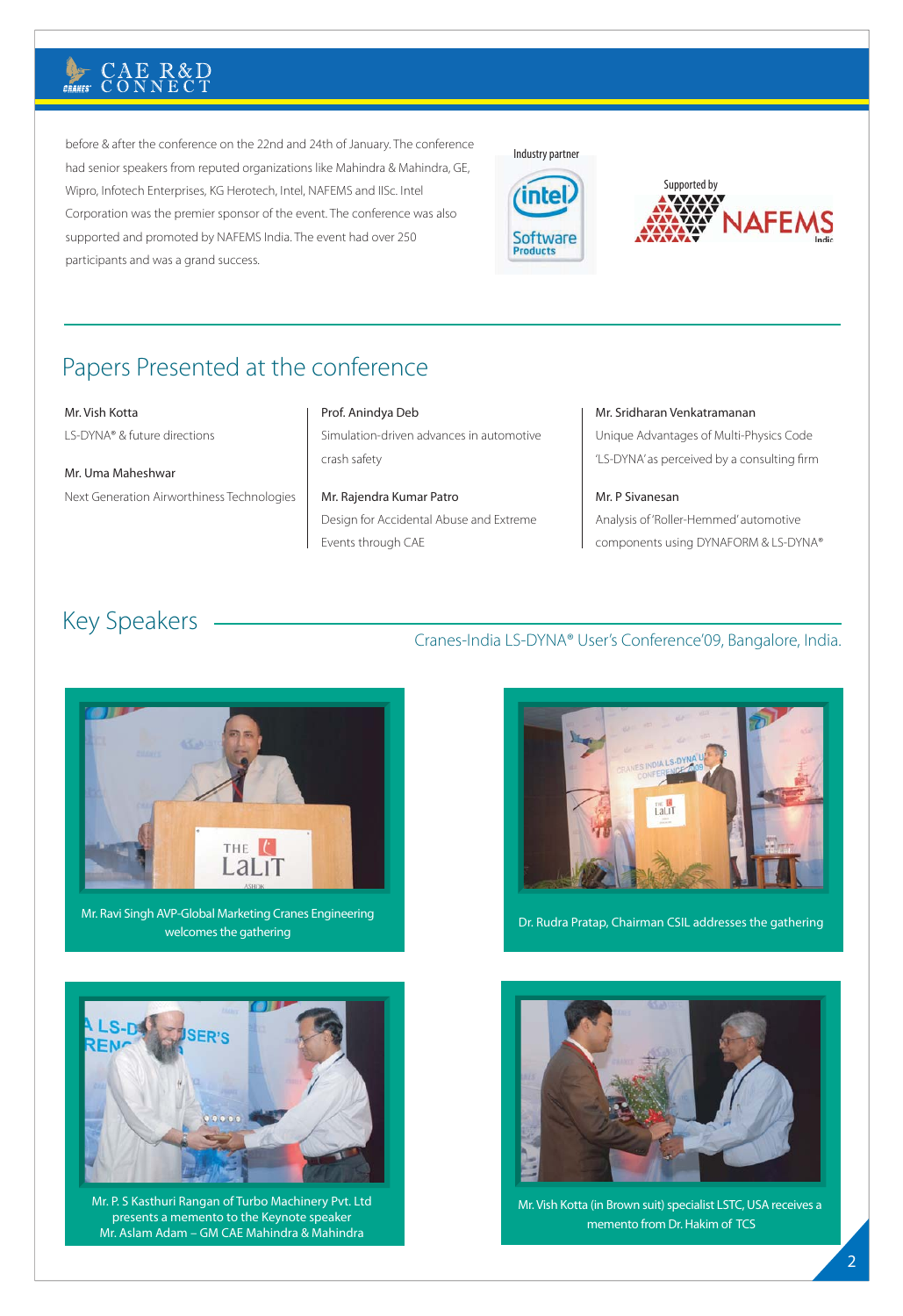## $\mathbb{E}$



Mr. Uma Maheshwar Leader Aviation Technology, GE (in Brown suit) receives a memento from Mr. Prakash Surappa of Taal Technologies



Mr. Vivek Venkatesh (in dark shirt) Head Intel Software Products receives a memento from Dr. B Ashok of ADE



Mr. Huxley Joseph (in suit) Program Manager ETA, USA receives a memento from Mr. Padmaraj of Wipro



Dr. Kariappan Elangovan of NAFEMS India receives a memento from Ms. Bevita Phillip (Cranes)



Dr. Anindya Deb, Head CPDM IISc (in dark jacket) receives a memento from Dr. P. C Pandey, Prof Dept of Civil Engg, IISc



Mr. Rajendra Kumar Patro (in suit) GM-Engg, Infotech (Pratt & Whitney Group) receives a memento from Dr. Rajeev Jain of GTRE



Mr. Sridharan Venkatramanan Tech Manager Wipro Technologies receives a memento from Ms. Bevita Phillip (Cranes)



Mr. Rangs Padhmanabhan (in Blue shirt) BD head & Mr. Sivanesan Sr. PL KG Herotech receive a memento from Ms. Bevita Phillip (Cranes)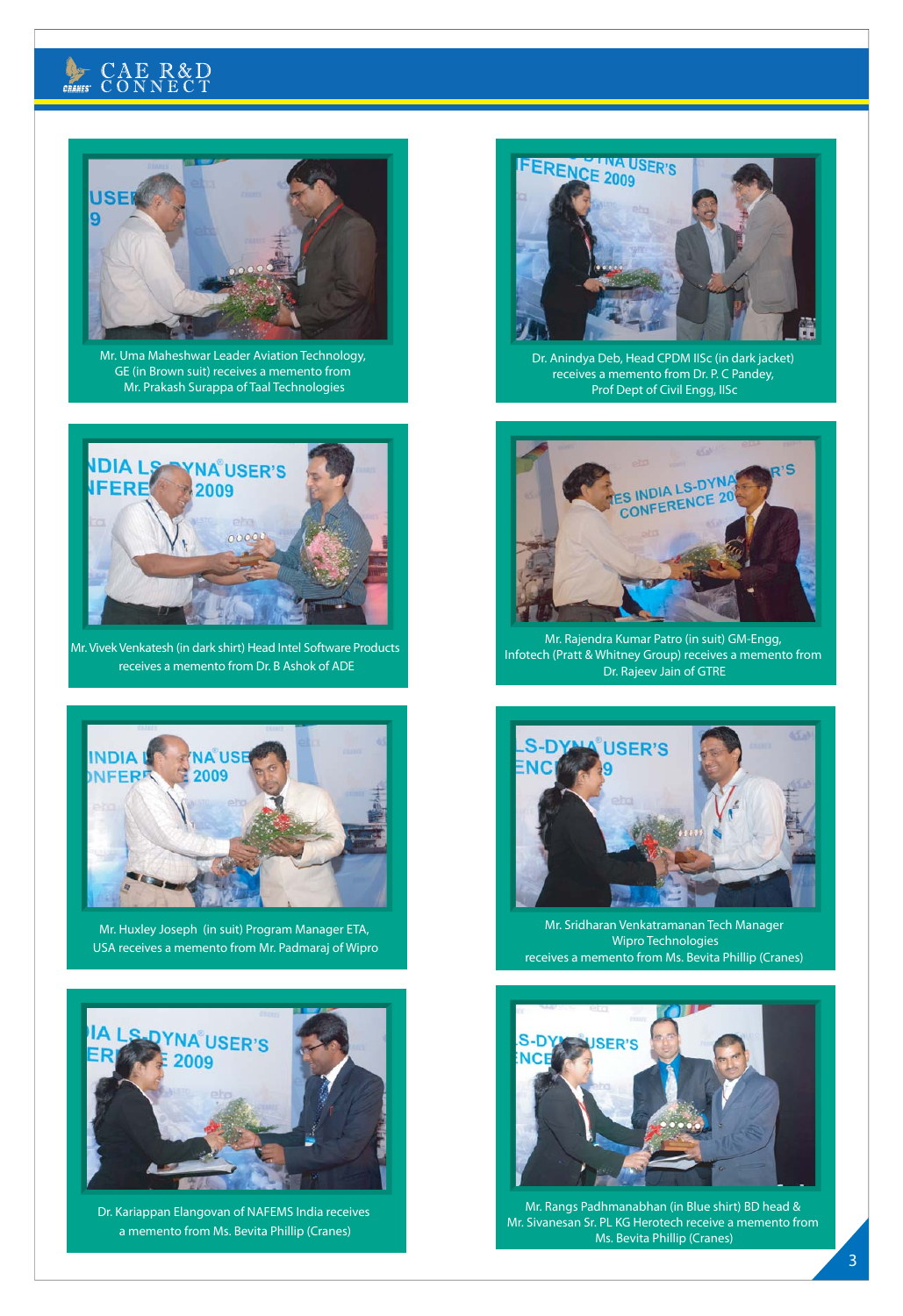## REDECON-2008, Bangalore, India

Association of Consulting Civil Engineer-Bangalore Centre, conducted a national seminar on Recent Developments in Design and Construction Technologies (REDECON) – 2008 at the Convention Centre, NIMHANS Campus, on 7th, 8th & 9th August, '08. Many papers were presented on the theme of Concrete and Construction Technology by eminent engineers and technocrats. Around 750 delegates from across the country attended the conference. Cranes Software endorsed this event as a supporting organization. NISA/CIVIL and NISA Design-Studio, were showcased at the event.





L to R: Janardhan. K (Cranes), Mr. U. B Rao (ACCE-President), Mr. Ajit Sabnis (ACCE-Chairman Bangalore Chapter), Bhargav Puranik (Cranes) & Sujit Nair (Cranes)

## OPPCON – 2008, Dharwad, India

The Association of Consulting Civil Engineers (ACCE), Dharwad Chapter organized a National Workshop on Opportunities & Challenges for Civil Engineers in Today's World at Dharwad on the 29th & 30th of August 2008. Large number of delegates from North Karnataka & Goa participated in the event. Cranes Software supported OPPCON – 2008 as a sponsor. NISA Civil and NISA DesignStudio, were showcased at the event.

### Automotive Summit 2008, Pune, India

The Automotive Summit 2008 was all about Driving India's R&D Strategies towards becoming an innovation hub. The event was organized at the Le Meriden, Pune on the 12th and 13th of August'08, and was attended by various luminaries from the industry, who came together to discuss future R&D challenges in the automotive sector.

Companies like Tata Motors, Maruti Suzuki, Skoda Auto, Infosys Technologies, and IBM etc participated in the event. Some of the main topics of interest at the event were; Role and development of technology in the auto industry of India and Worldwide, R&D innovations in safety standards and security, Role of Biotechnology vis. alternate fuels, Technology and software for the automotive industry, and Strengthening domestic R&D capabilities.

Cranes Software International Limited was an 'Industry Partner' for this event. Eta/VPG, Eta/DYNAFORM, LS-DYNA & NISA were showcased at the event.





David Hendrie (Blue Shirt) of Cranes engages a visitor

#### SAE Wichita Aviation Technology Conference, Kansas, USA

The biennial SAE Wichita Aviation Technology Conference formerly known as the General Aviation Technology Conference was held at the Century II Convention Center in Wichita Kansas, August 19-21, 2008. This conference highlighted Aviation technology in transition, focusing on past successes, ongoing efforts and existing or perceived future impediments to fielding new technologies from the user perspective. David Hendrie and T. J Fleming from Cranes Software, Inc USA participated in the conference and displayed Eta/VPG, Eta/DYNAFORM, LS-DYNA & NISA at the Cranes booth.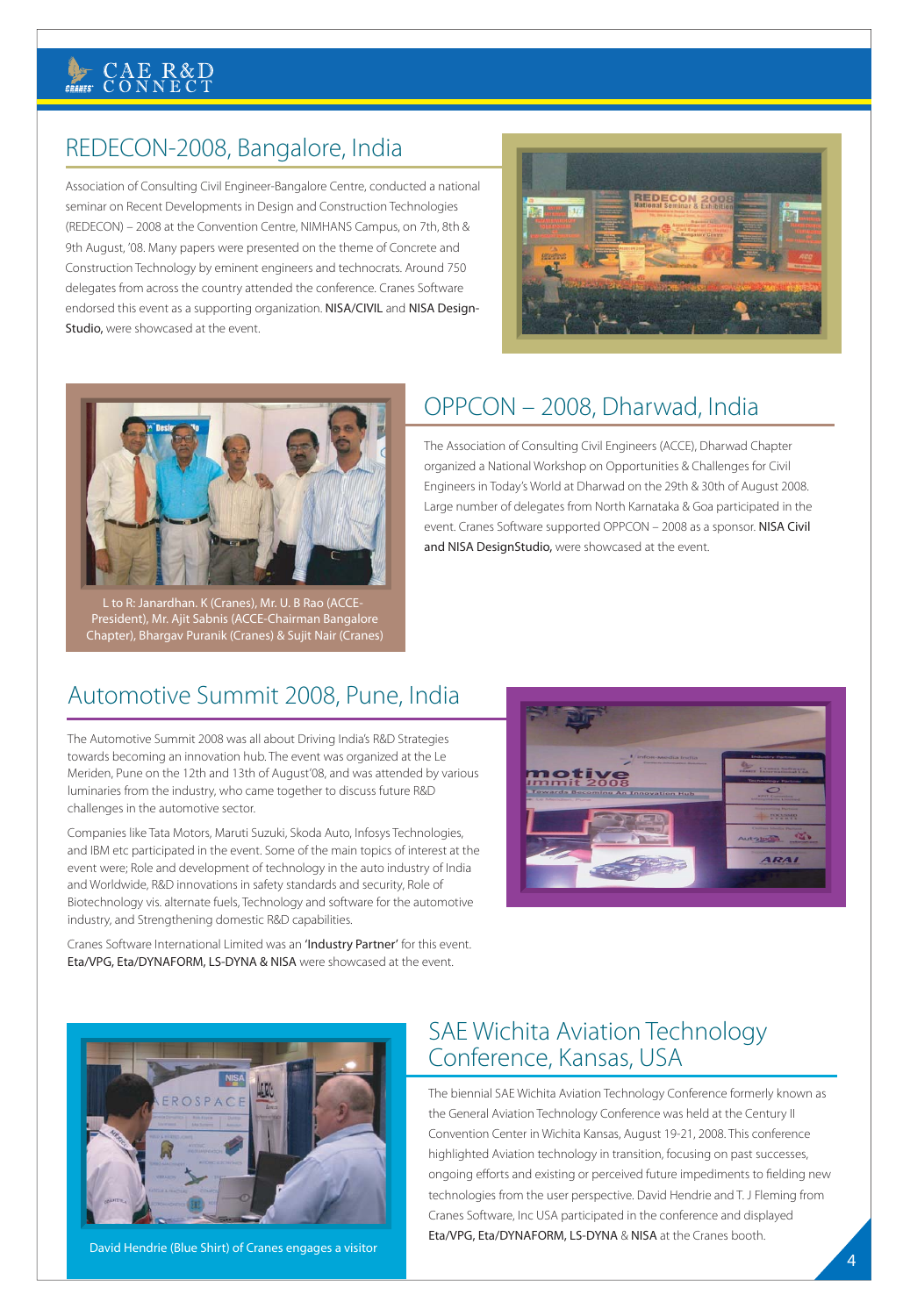### Cranes Simulation Days at Vizag & Hyderabad, India

The renowned Gayathri Vidya Prishad (GVP) and Cranes organized a one day seminar on 'CAE (Computer Aided Engineering) Centric Approach to Product Design' at the GVP Campus on 25th of August 2008. Participants were from academia from the state of Andhra Pradesh.

The event started with a welcome speech from Prof. A. B Koteswara Rao, the head of department of the Mechanical Engineering Department - GVP. Mr. Srinivas Prasad from Cranes gave the gathering an overview of NISA and its use in the industry today; Real-life examples were also demonstrated using NISA software. There were detailed discussions on the importance of CAE in vehicle development and how industries across the world are using NISA for virtual



analysis & design of their vehicles. Eta/VPG, Eta/DYNAFORM & LS-DYNA were also demonstrated at the event.

A similar program was organized at Chaitnya Bharathi Institute of Technology (CBIT), Hyderabad.

Many companies in the transportation industry are now adopting simulation-based product development practices that have already been adopted by the major automotive manufacturers. Due to this new shift, ETA's VPG group found a wide-range of attendees at the 2008 SAE Commercial Vehicle Engineering Congress and Exhibition (COMVEC) and Vehicle Dynamics Expo.



T. J Fleming of Cranes @ COMVEC

### SAE 2008 Commercial Vehicle Engineering Congress & Exhibition, Rosemont, Illinois, USA

COMVEC attendees were now more eager than ever to explore how the VPG system-level simulation approach could help improve their company's quality and overall bottom-line. Large commercial truck engineers, armored vehicles and systems engineers, embedded electronics engineers and engineering consultants all had significant interest in how ETA-Cranes engineering analysis software tools like eta/VPG and NISA allow engineers to perform multi-disciplinary (coupled CAE solutions) analysis. Some examples of interest included Acoustic prediction, occupant safety and impact simulations, as well as access to traditional FEA on the desktop at affordable prices via the NISA suite of FEA tools.

### Vehicle Dynamics Expo-North America 2008, Novi, Michigan, USA

The Vehicle Dynamics Expo in Novi, Michigan was heavily focused on testing hardware with a strong simulation sub-focus. Visitors included all the US OEMS and Commercial Vehicle makers. Custom motor coach truck and van builders; agricultural equipment manufacturers and aerospace product manufacturers also attended the expo.

At both events, Sales Engineers illustrated how ETA-Cranes strategic development process; simultaneous engineering, virtual reality and rapid prototyping reduce overall engineering times, offer global potential optimization and improve vehicle dynamics performance. With the shift to more simulation-based practices, the information was well-received by attendees.



David Hendrie of Cranes @ the Cranes-ETA stand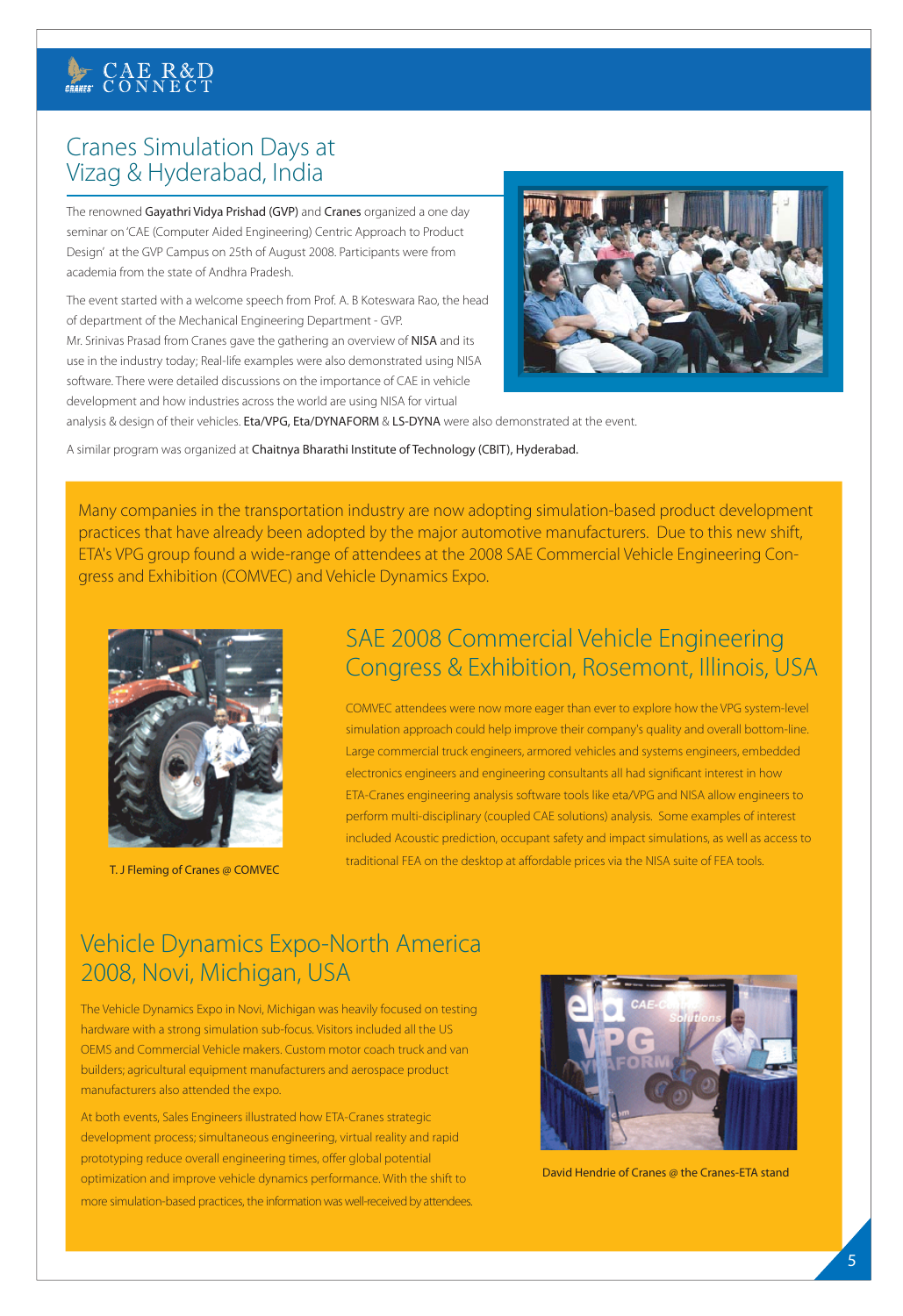

### Edifice, New Delhi, India

Edifice'08 – New Delhi was organized by Cranes on the 26th Sept08 at the sprawling campus of the India International Center, New Delhi. It was a technical seminar on structural analysis and design using NISA DesignStudio (NDS) organized jointly with the Indian Association of Structural Engineers.

Around 60 senior structural consultants participated. These included engineers from organizations like STUP Consultants, Delhi Metro Rail Corporation, Larsen & Toubro (L&T) and DLF Home Developers to name a few. The gathering also had the presence of Mr. Mahendra Raj, a distinguished veteran in the field of structural and civil engineering.

Dr. C Channakeshava and Sujit Nair of Cranes presented NISA DesignStudio at the seminar. The audience was also treated to a real-life demonstration of NISA DesignStudio.

#### Innovative World of Concrete (IWC) 2008, New Delhi, India

Today, India is one of the six fastest growing economies of the world and Asia's biggest Infrastructure Investment opportunity. Construction constitutes 40% to 50% of India's capital expenditure on projects in various sectors such as highways, roads, railways, energy, airports irrigation etc. Recognizing these new trends and developments, the Indian Concrete Institute - New Delhi centre, a premier professional body promoting growth of Concrete Construction organized an International Conference cum Exhibition - Innovative World of Concrete (IWC). The Ministry of Urban Development, Ministry of Power, Ministry of Commerce & Industry, Ministry of Railways, and NHAI supported the expo. Cranes demonstrated its flagship products NISA/CIVIL and NISA DesignStudio at the Expo.

## FMFP 2008, PESIT, Bangalore, India

The Thirty Fifth National Conference on Fluid Mechanics and Fluid Power was organized jointly by the National Society of Fluid Mechanics & Fluid Power and PES Institute of Technology, during December 11 to 13, 2008.

Dr. Satyanarayan Panigrahi of Cranes Software International Limited, Bangalore was invited to present a paper titled "Backpressure Evaluation of Plug Muffler: a Multiscale Modeling Approach" using NISA/3-D FLUID at this conference.

#### BHEL – CFD Conference, Hyderabad, India

With an ever increasing push for strict emission norms, CFD (Computational Fluid Dynamics) has become an inevitable part of designing and analysis of Industrial equipment and processes. Power plant equipment being a source of high emissions, CFD becomes crucial for the power sector. For this reason Bharat Heavy Electricals Limited (BHEL), Hyderabad has set up a Center of excellence for CFD at its Corporate R&D.

The Centre of Excellence conducted a 2 day National Conference on CFD Applications in the Power Industry on the 28th & 29th of January '09.

The conference brought together people from academia and industry working in different aspects of fluid dynamics and design of power plant equipment such as steam turbines, gas turbines, hydro turbines, steam generators, condensers, pumps, fans and compressors.

B. Eswara Kumar & R. Viswanath of Cranes presented a paper titled "Numerical Investigation of Free Convection between Three Vertical Coaxial Heat Generating Cylinders" using NISA/3D-FLUID software at the conference.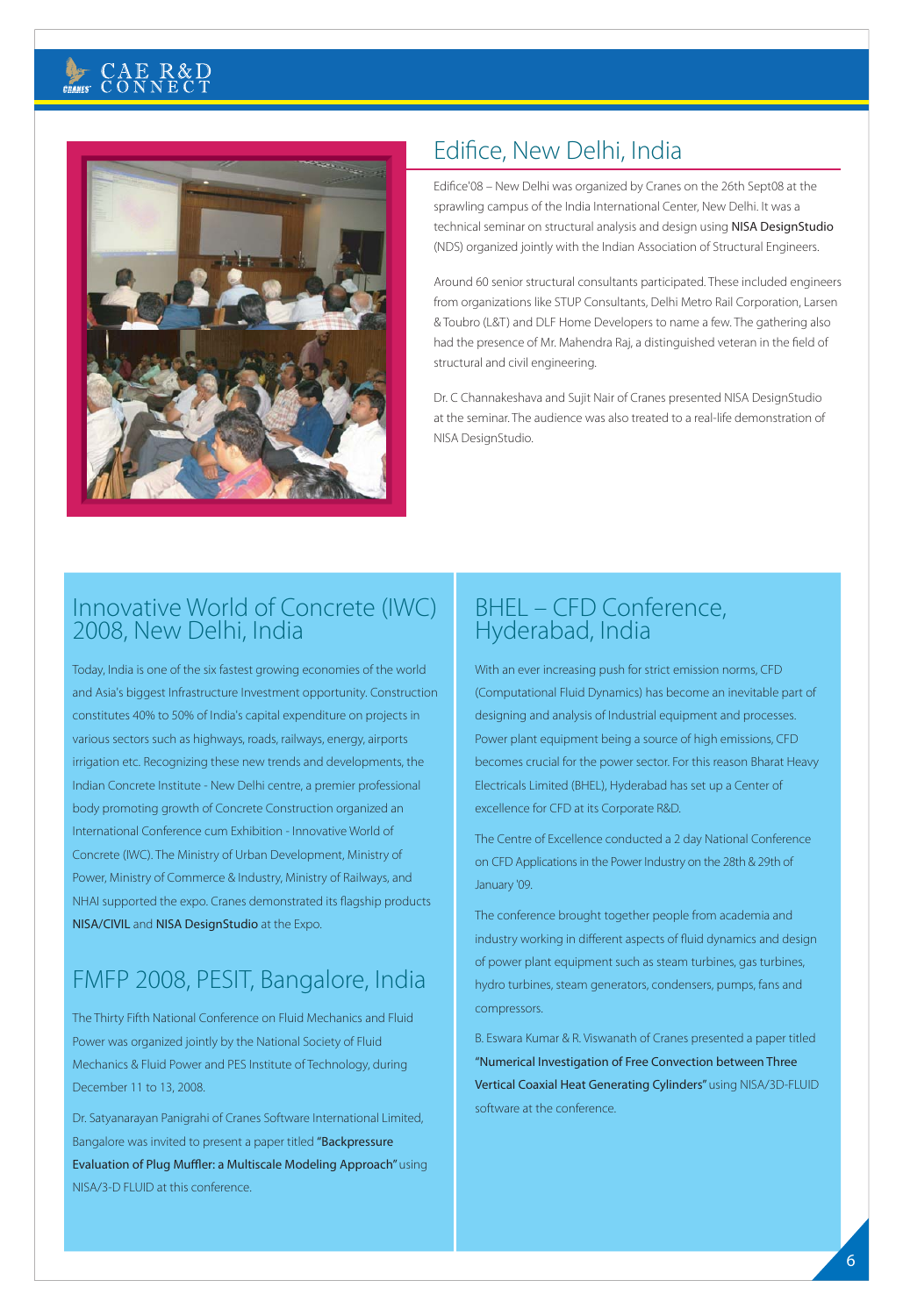### New Product Launches -

## NISA DesignStudio V16

NISA DesignStudio V16 (NDS) has been launched. As many are aware, NDS is a cost-effective software for individual and upcoming structural engineers who predominantly analyze and design Multistoried Buildings, Apartment Complexes and Industrial Enclosures made of RCC & Steel. The product has excellent reporting and graphing features and automatically generates detailed AutoCAD® drawings. This release comes with many new features and marks a significant improvement over the previous version. Some of these are:

- Load specification options such as; copying loads across levels, automatic computation of seismic forces as per number of floors above the specified base, and computation of static accidental torsion as per codes of practice with or without negative shears have been introduced.
- Enhanced modeling features such as automatic generation of shell elements from floor panel definition are now available - Automatic shell model generation for flat slabs has been introduced.
- New features to design raft foundations as per rigid beam theory have been introduced.

• Design of Flat slabs using equivalent frame method & using shell elements has been introduced.

- Design of Shear Walls as per Indian standards has been introduced.
- Design of Corbels has been introduced.

version 16

**NISA<sup>T</sup>** DesignStudio

www.nisasoftware.com

- Design of five types of concrete staircases has been introduced.
- Automatic selection of sectional sizes for beams & columns based on user specified percentage of steel and from a list of preferred sectional sizes is now supported.
	- Automatic selection of isolated footing sizes from user specified list is now supported.
		- IS: 13920 Seismic ductile detailing design provisions along with automated identification of beam supports & reporting are introduced.
			- Automatic generation of drawings for Concrete Staircases, Flat Slabs, Beams of unequal depths, retaining walls and corbels are introduced.
			- Reinforcement details for generally shaped columns can now be obtained.
		- Structural drawings now include rebar rationalization for beams & columns.

• Improved STAAD Pro® - NISA DesignStudio interface.

version 16

### NISA V16 for Linux

NISA Version 16.0 for Linux has been launched. This version comes with more than 40 new features and marks a significant improvement over the previous version. Some of these are:

- A faster Multi-Core solver has been introduced for the Structural, Fluid, Heat and EMAG (Electromagnetic) Modules in 32 bit O/S.
- There are major enhancements in Non-Linear Static Analysis Capabilities with improvements in 3D Contact Element with Friction and introduction of Concrete element.
- New Direct Frequency analysis has been added.
- Assembly/Multi body meshing has been added in DISPLAY Automesh.
- The MACRO functionality in DISPLAY has been enhanced to better support Parametric Modeling.
- Multi load animation capability has been added in DISPLAY.
- Finite Element Translators NISA to ANSYA and NISA to NASTRAN have been revamped.
- The Linux operating systems supported are Fedora® Core 8, 9, Ubuntu® 8.01, OpenSUSE® - 10.0 (both 32 and 64 bit)

**NISA Suite of FEA Software** *Software*

*(includes Solidworks™ and ACIS ™ CAD interfaces)*

*For*

www.nisasoftware.com